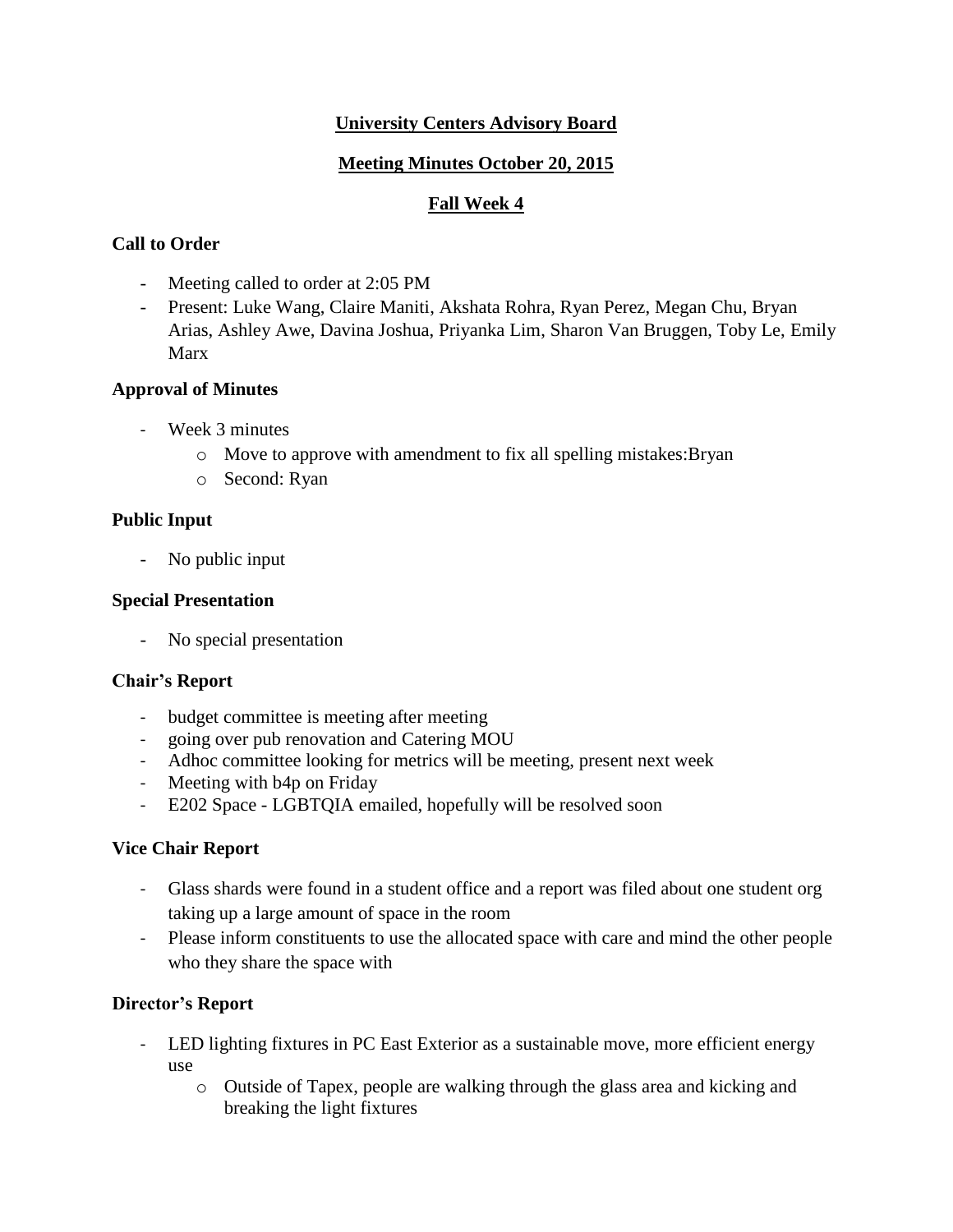- o The new light is flat, shouldn't break if stepped on
- Commuter Lockers
	- o lockers for commuter students, 180 available to students
	- o All in PC East and West, had some in student center but they weren't being rented so they were removed
	- o \$15 per quarter
	- o 77 rented for winter
	- o 75 rented for spring
	- o 180 rented for fall
	- o Adding waitlist to see how many people are being turned away
	- o Bryan: Didn't know they were there. How big are they?
	- o Sharon: Not too big, small locker size
	- o Davina: Are they just for commuters? They are just targeted for commuters but they are not checked, just students are fine.
	- o Ashley: Where are they? This is great opportunity to talk about the location of them. Some are in PC East near the bathroom, and PC West in Panda
	- o Ryan: Can we talk about getting some for the original student center? We are looking in to places we can install the lockers. UCAB can look in to cost and placement.
	- o Sharon: Not widely advertised. When there used to be a commuter service position it was more widely advertised. Marketing team is working on presenting the amenities to students.
	- o Bryan: If they aren't being advertised, and they still sell out do we need to advertise? We would like to know how many people are interested so we can get a sense of how many people need it.
	- o Toby: Does it mean commuters have priority? No priority in reservation. They are the people who are marketed to.
	- o Ashley: When can we reserve them? I can't recall. But there is a period that gets announced on website. 2 weeks window and they are usually booked.
	- o Ryan: If we see this as a big need, can we make it a bigger priority? Up to UCAB.
	- o Claire: This is something that UCAB can decide to see if this is something we should priority on.
	- o Sharon: UCEN can do projects in PC and Student Center but we can't do projects in other parts of the campus.
- Triton Fountain & PC Fountain
	- $\circ$  In PC East, has a small fountain at the bottom. Some issues with run off and compliance with CA drought.
	- o All fountains in University Centers are in compliance with state and county and city guidelines
	- $\circ$  25k of equipment to fix for the PC fountain, so we are running them to maintain the equipment.
	- o It's recycled, recirculated water but it is still a concern with the drought
	- o Triton Fountain has been running at a lower volume to reduce run off, but doesn't look nice
	- o Retrofitting to maybe not use water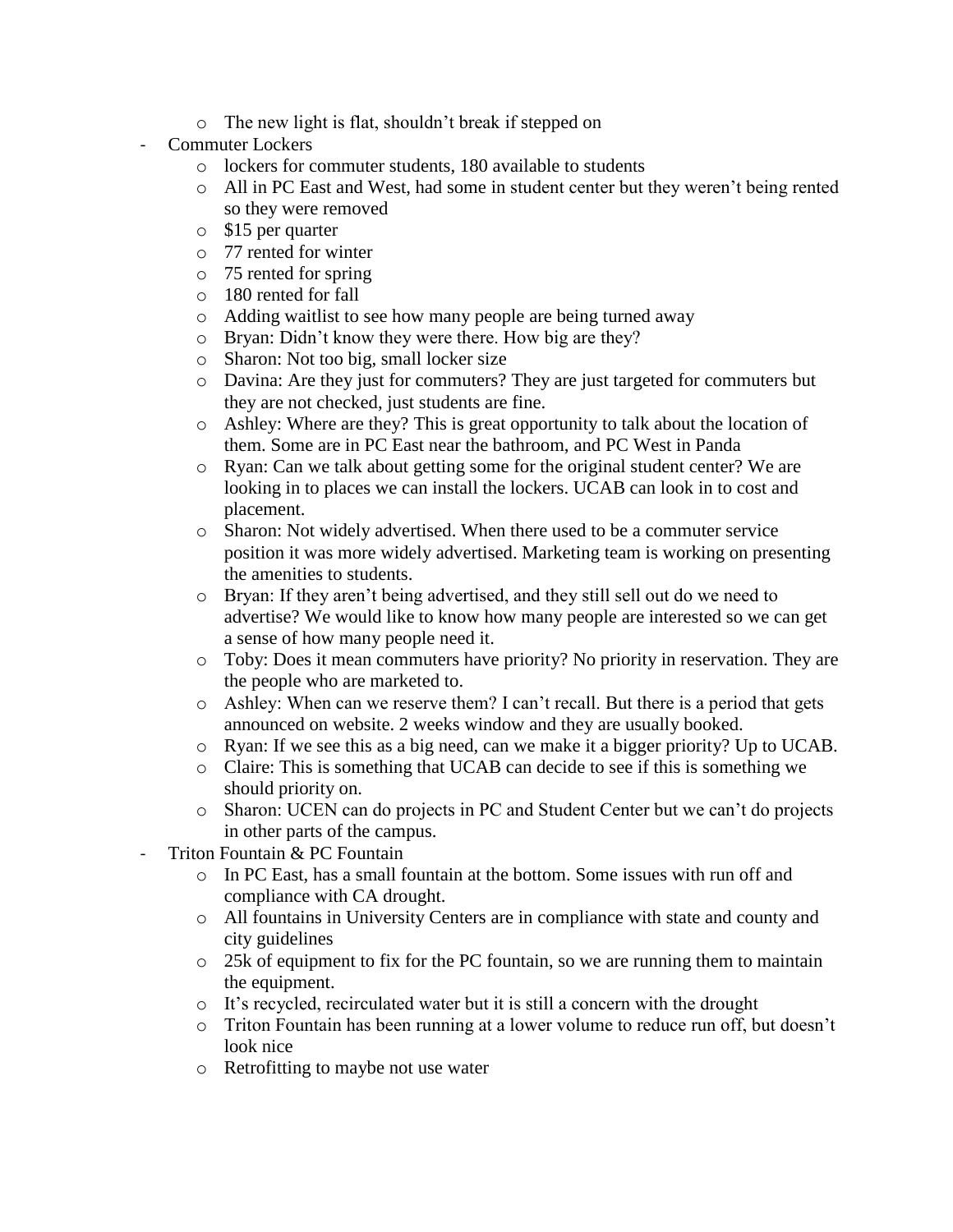o PC Fountain is not ornamental, not shooting in the air. If it just flows it is allowable by the city.

## **New Business**

- Kaibigang Pilipin@ Magkasama
	- o Met with Luke, meet 8 of the criteria.
	- o 160 attendants, \$2 per student
	- o Bryan: Move to approved for \$320
	- o Ashley: Second
	- Fountains Discussion
		- o Ashley: Do we know how much run off is happening with the Triton Fountain? It is expected to be an El Nino year. Would suck if the drought is over. students identify with the fountains.
		- o Sharon: Hard to calculate the run off, Triton Fountain has been improved by working with campus. Larger PC fountain doesn't have much run off expect when people play in it.
		- o Bryan: PC Plaza fountain is a nice addition. Considering 85% water is used by agriculture, don't think we are wasting that much water. Try to avoid run off with the Triton Statue. If want to completely get rid of water, maybe adding some sculpture or permanent fixture, which emulates the look of water.
		- o Ryan: What does retrofitting mean?
		- o Sharon: Really up to how much we want to spend on it. Triton Fountain we could work with the artist to redesign a new base. It is possible add wave shape bench that people can be sit on. Would be the most costly option but more permanent. Temporary solution for the PC fountain - temporary art display, temporary cover with ocean design to prevent skateboard going over it.
		- o Claire: This is just the beginning of a discussion. Should go back to councils and orgs for further discussion. We can make it in to a contest, and other creative solutions.
		- o Ashley: Can we just add water that is lost due to evaporation. That is the case for now.
		- o Sharon: GradVantage which is open to graduate students. Graduates students are allowed to take on a project. Proposed a project that look into the fountains. Opportunity for a deeper discussion about this. Turning it off becomes a risk for us.
		- o Ryan: Is it completely off the table to remove the fountain? Possibly should be out of the discussion at this current point. It is an architectural feature that is recognizable for people. Removing the fountain is very costly. This discussion should focus on what we can do in the immediate future.